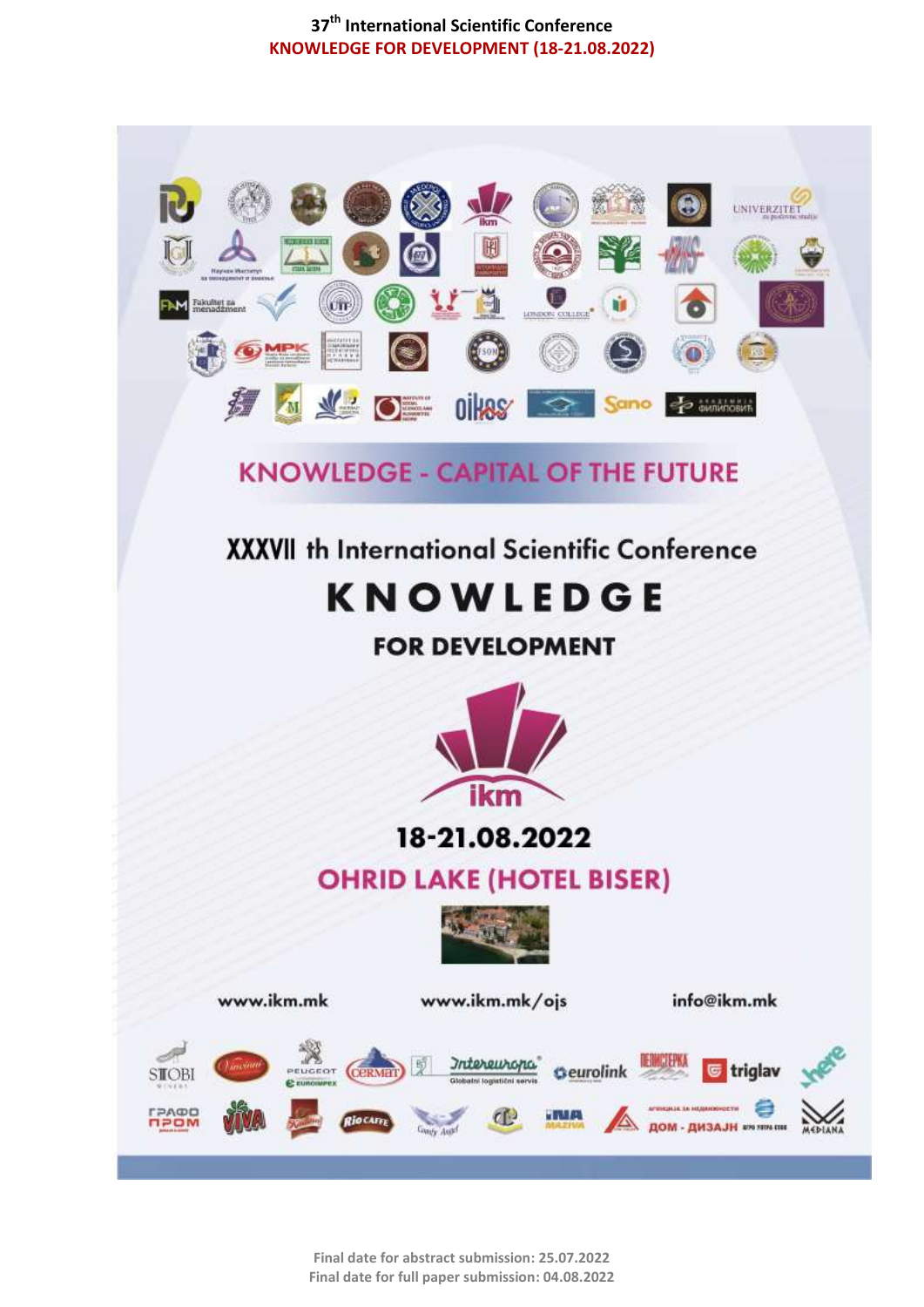#### **Dear Sir/Madam,**

It is our pleasure to inform you that in the period from

## **18 – 21 August, 2022 in hotel Biser, Ohrid Lake, Republic of N. Macedonia**

the 37<sup>th</sup> international scientific conference under the topic **KNOWLEDGE FOR DEVELOPMENT** will be held. The focus of the conference is *transfer of knowledge and newest research papers*. The main intention of the conference is to emphasise the significance, the importance, the power and the practical application of the knowledge in the contemporary and modern society and to connect it with the scientific fields *1) Natural and mathematical sciences, 2) Technical and technological sciences, 3) Medical sciences and health, 4) Biotechnical sciences, 5) Social sciences and 6) Humanities.* 

#### **ORGANIZERS**

- 1. Institute of knowledge management, Skopje (N. Macedonia)
- 
- 2. Agricultural University, Plovdiv (Bulgaria)<br>3. University "Aleksandër Moisiu", D 3. University "Aleksandër Moisiu", Durrës (Albania)
- 4. National Military University "Vasil Levski", Veliko Tarnovo (Bulgaria)
- 5. Todor Kableshkov University, Sofia (Bulgaria)
- 6. University "Angel Kanchev", Ruse (Bulgaria)
- 7. Medical University, Plovdiv (Bulgaria)
- 8. KROK University, Kiev (Ukraine)
- 9. University of Forestry, Sofia, (Bulgaria)
- 10. University "Prof. d-r Asen Zlatarov", Burgas (Bulgaria)
- 11. University "Vitez", Travnik, (Bosnia and Herzegovina)
- 12. University of Gjakova "Fehmi Agani" (Kosovo)
- 13. University for business studies, Faculty of law, Banja Luka (Bosnia and Herzegovina)
- 14. University Neofit Rilski, Faculty of pedagogy, Blagoevgrad (Bulgaria)
- 15. University Neofit Rilski, Technical Faculty, Blagoevgrad (Bulgaria)
- 16. University Neofit Rilski, Faculty of Philosophy, Blagoevgrad (Bulgaria)
- 17. University Neofit Rilski, Faculty of Law and History, Blagoevgrad (Bulgaria)
- 18. University Neofit Rilski, Faculty of Public Health and Sports, Blagoevgrad (Bulgaria)
- 19. Faculty of biotechnical studies, University "Ss. Clement Ohridski", Bitola (N. Macedonia)
- 20. Institute of Earthquake Engineering and Engineering Seismology, UKIM, Skopje (N. Macedonia)
- 21. Institute for sociological, political and juridical research, Skopje (N. Macedonia)
- 22. Faculty for Business and Tourism, Budva (Montenegro)
- 23. High School of Technology and Arts, Leskovac (Serbia)
- 24. Faculty for tourism and hospitality, Ohrid (N. Macedonia)
- 25. Alliance of the educated Blagoevgrad, Blagoevgrad (Bulgaria)
- 26. University of National and World Economy Sofia, Bulgaria
- 27. Medipol University, Istanbul, Turkey
- 28. Institute of Management and Knowledge, Skopje (N. Macedonia)
- 29. Faculty of Hotel Management and Tourism in Vrnjacka Banja, University of Kragujevac (Serbia)
- 30. Faculty of Economics, Trakya University, Stara Zagora (Bulgaria)
- 31. College of Sports and Health, Belgrade (Serbia)
- 32. Faculty of strategic and operational
- management, Belgrade (Serbia) 33. FAM – Faculty of Management, Sremski Karlovci (Serbia)
- 34. Higher School of applied sciences, Vranje (Serbia)
- 35. Higher Medical School, Bitola (N. Macedonia)
- 36. Medical College, Trakya University, Stara Zagora (Bulgaria)
- 37. Higher School for applied studies for management and business communication, Sremski Karlovci (Serbia)
- 38. Higher medical school "Hipokrat", Bujanovac (Serbia)
- 39. Higher medical-sanitary school of applied studies "Visan", Zemun (Serbia)
- 40. Institute of Social Sciences and Humanities, Skopje (N. Macedonia)
- 41. FORKUP, Belgrade (Serbia)
- 42. OIKOS Institute, Bijeljina (BiH)
- 43. College Biznesi, Prishtina (Kosovo)
- 44. Macedonian Scientific Society*,* Bitola, (N. Macedonia)
- 45. Академия за иновации и устойчово развитие, Пловдив (Bulgaria)
- 46. Academy Filipović, Jagodina (Serbia)
- 47. Institute Plasma, Skopje (N. Macedonia)
- 48. Institute Sano, Zagreb (Croatia)
- 49. Journal of process management New Technologies, Vranje (Serbia)
- 50. Forum for research and mobility, Bitola (N. Macedonia)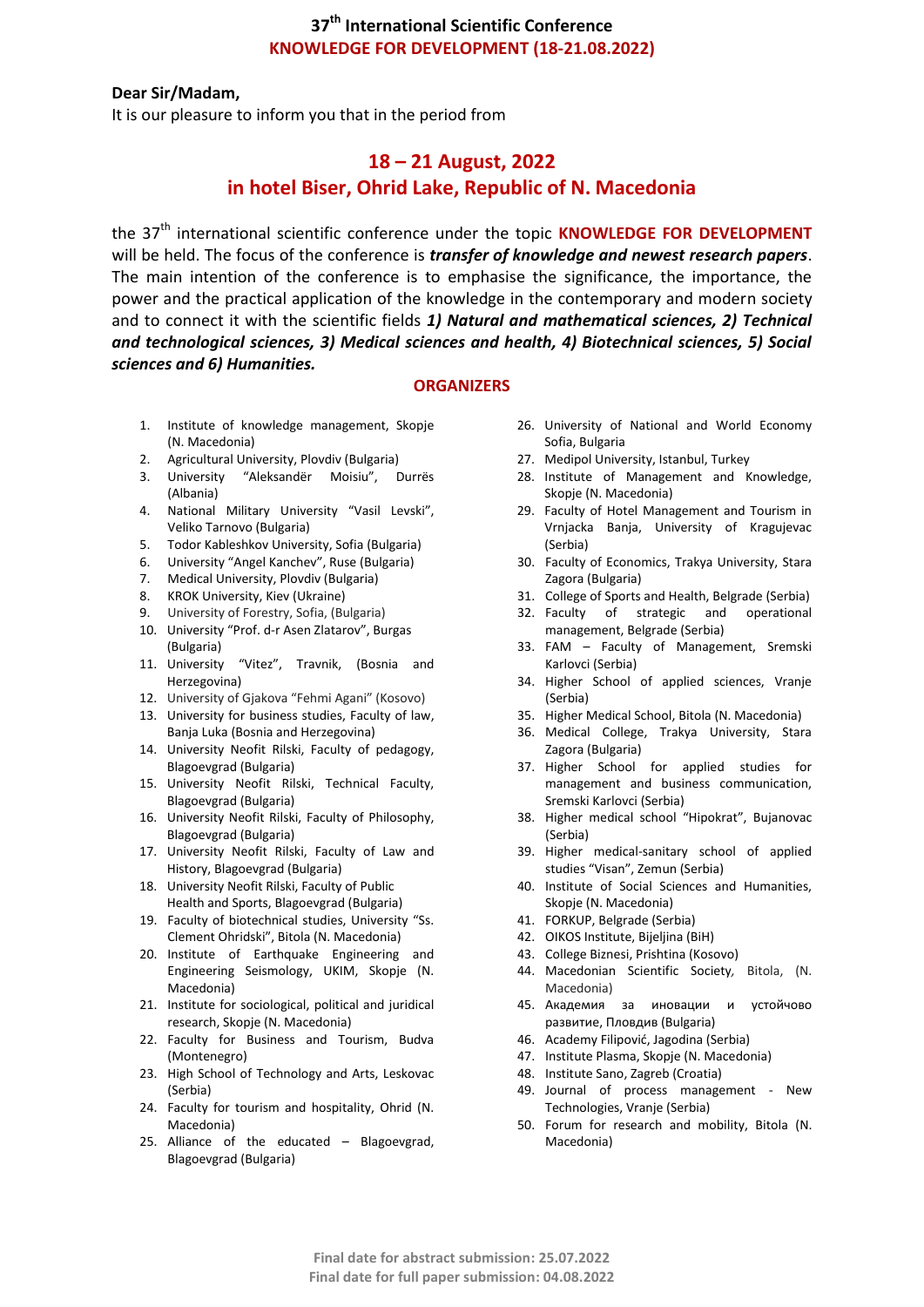### **IMPORTANT DATES**

| Final date for abstract submission                         | 25.07.2022 |
|------------------------------------------------------------|------------|
| Final date for paper submission                            | 04.08.2022 |
| Deadline for notification of paper acceptance   08.08.2022 |            |

## **THE ABSTRACTS/PAPERS ARE SUBMITTED IN WORD FORMAT TO THE FOLLOWING ADDRESS: INFO@IKM.MK**

**OFFICIAL LANGUAGES:** English, Russian and all Balkan languages.

**MANUSCRIPT REQUIREMENTS:** All papers shall be submitted to the e-mail address info@ikm.mk. Article files should be provided in Microsoft Word format, following the abstract template and full paper template, sent in addition to this call for papers. The author must ensure that the manuscript is complete, grammatically correct and without spelling or typographical errors.

**REVIEW PROCESS:** Each paper is reviewed by the editor and, if it is judged suitable for this publication, it is then sent to two referees for double blind peer review.

**EDITORIAL BOARD:** The Editorial board is composed by eminent professors and researchers from 16 countries in the fields covered by Frascati classification.

**COPYRIGHT:** Articles submitted for publication in the journal should not have been published before in their current or substantially similar form, or be under consideration for publication with another journal. Authors submitting articles for publication warrant that the work is not an infringement of any existing copyright and will indemnify the publisher against any breach of such warranty.

**PUBLICATIONS:** All accepted papers will be catalogued and published in the **Knowledge – International Journal Vol. 53** with an ISSN number (for e- version and printed version), with DOI number, indexed in EBSCO, Index Copernicus, Europub and Global Impact & Quality Factor and published in e-version on OJS platform.

Authors who wish to present their paper will be able to do so at the 37 **th International Scientific Conference KNOWLEDGE FOR SUSTAINABILITY** that will be held in the period from 18- 21.08.2022 in hotel Biser, Ohrid Lake, Republic of N. Macedonia.

Knowledge – International journal Vol. 53 will be published on 15.08.2022. The journal will be distributed to the participants at the conference (**1 JOURNAL PER PAPER**). All the participants will receive the proceedings in e-version (on a CD), as well as all the conference materials. The participants who will have a published paper, but are not personally present at the conference will receive the materials after 01.09.2022.

## **CERTIFICATES**

The following certificates will be distributed:

- **Certificate of Publication** (all authors with accepted and published papers)
- **Certificate of Participation** (all participants at the conference)
- **Certificate of Special Contribution** (key speakers and moderators)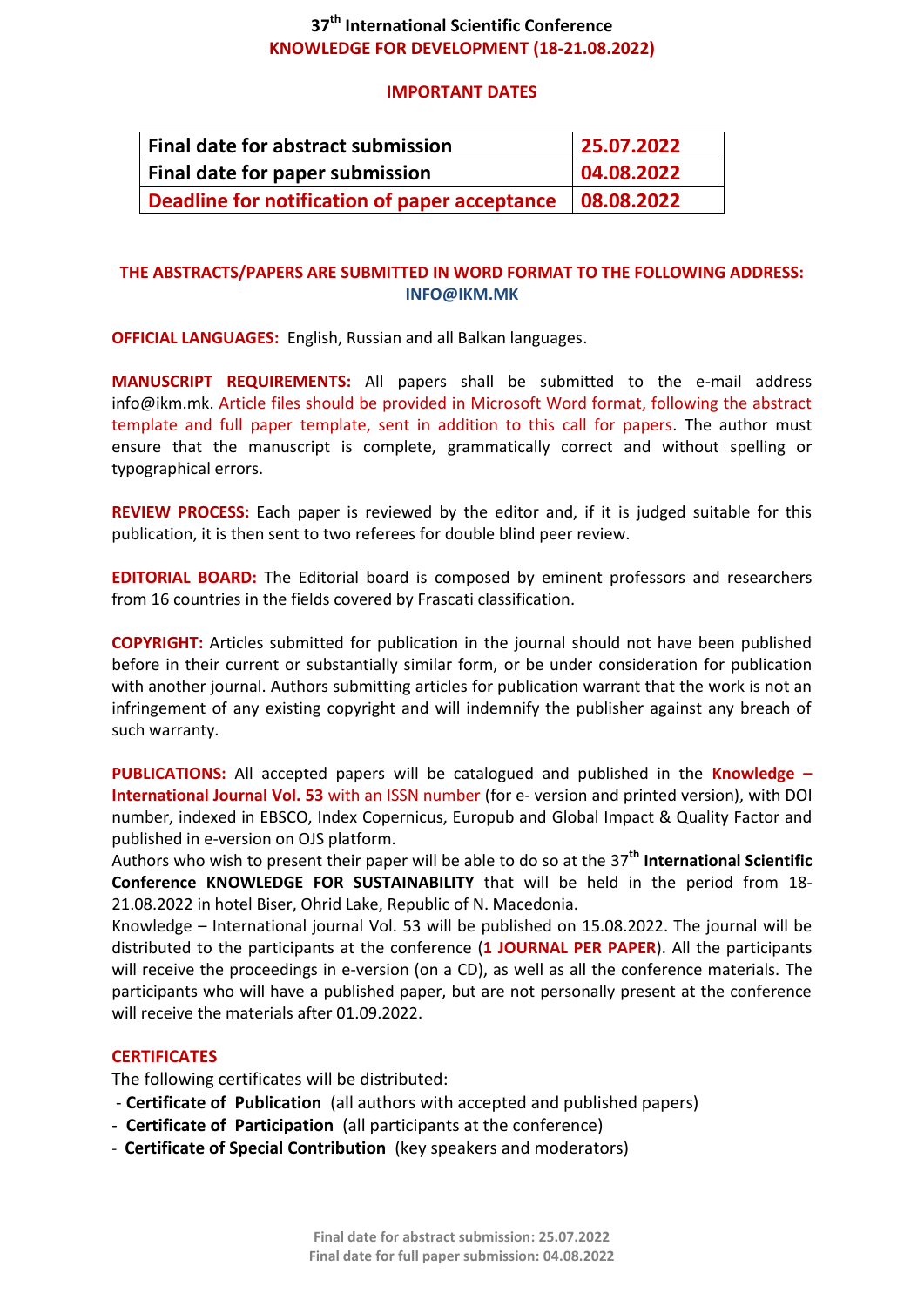## **PUBLICATION FEE (per paper)**

| Category                                          | <b>One</b> | Two or more |
|---------------------------------------------------|------------|-------------|
|                                                   | author     | authors     |
| Professor, Collaborator, Teaching assistant, PhD  | 70 euro    | 50 euro per |
| student                                           |            | author      |
| Professor, Collaborator, Teaching assistant, PhD  | 70 euro    | 50 euro per |
| student ONLINE PARTICIPATION (IF THERE ARE NO     |            | author      |
| <b>CONDITIONS FOR A LIVE CONFERENCE)</b>          |            |             |
| Professor, Collaborator, Teaching assistant, PhD  | 50 euro    | 40 euro per |
| student (ATTENDING THE CONFERENCE IN STRUGA)      |            | author      |
| There is a discount on group paper only for those |            |             |
| present at the conference in Struga               |            |             |

## \*ALL AUTHORS FROM THE INSTITUTIONS CO-ORGANIZERS HAVE 30% DISCOUNT OF THE PUBLICATION FEE

### **PAYMENT**

**Early publication fee payment deadline** for accepted papers is **20.08.2022.**

### **Late publication fee- for payments after 20.08.2022 the publication fee is:**

| Category                                         | One<br>author | Two or more<br>authors |
|--------------------------------------------------|---------------|------------------------|
| Professor, Collaborator, Teaching assistant, PhD | 100 euro      | 70 euro per            |
| student                                          |               | author                 |

### **Payment will not be accepted after 01.09.2022.**

PAPERS FOR WHICH THE PUBLICATION FEE IS PAID ACCORDING TO PAYMENT DEADLINES, WILL BE PUBLISHED ON THE PLATFORM WITHOUT OPPORTUNITY FOR PUBLISHING ADDITIONAL PAPERS.

A) Bank payment from abroad (for all countries, except N. Macedonia):

| Firm Name          | Scientific Institute of Management and Knowledge - Skopje |
|--------------------|-----------------------------------------------------------|
| Address            | Bul. Jane Sandanski 3/2-13, Skopje, Aerodrom              |
| <b>IBAN Code</b>   | MK07210701001241023                                       |
| Bank Name, address | NLB BANKA, SKOPJE, N. MACEDONIA                           |
|                    | Mother Teresa, 1                                          |
| <b>SWIFT</b>       | TUTNMK22                                                  |

### B) Bank payment from N. Macedonia

| Име на фирма | Научен Институт за менаџмент и знаење |
|--------------|---------------------------------------|
| Адреса       | Јане Сандански 3-2-13, Скопје         |
| Банка        | НЛБ Банка, Скопје                     |
| Сметка       | 210-0718587101-42                     |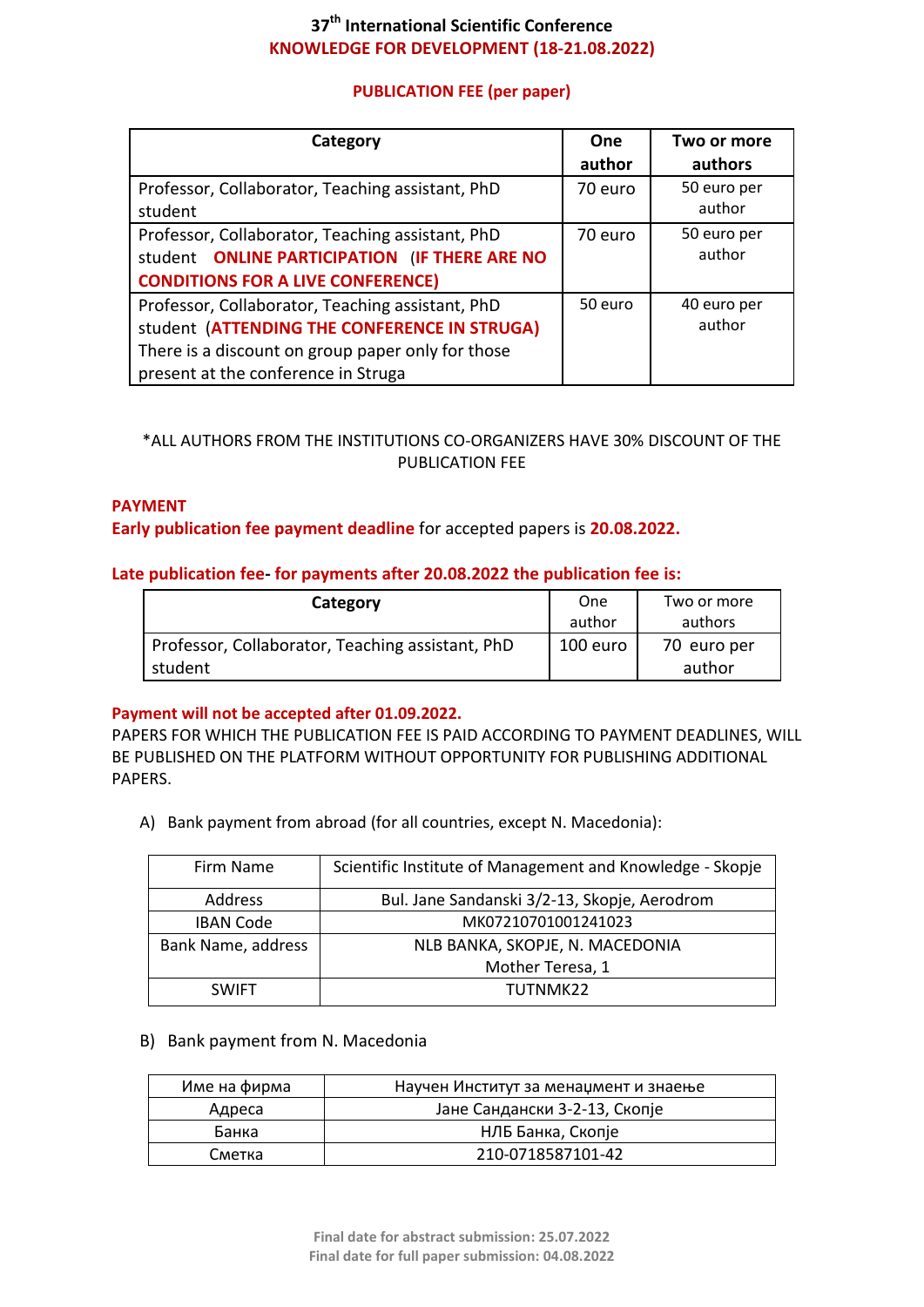C) The payment can be made in cash at the conference – no credit/debit cards, or through our regional coordinators, given bellow.

|                 | ILOIVAL COONDINATORJ                    |               |
|-----------------|-----------------------------------------|---------------|
| <b>Serbia</b>   | Aleksandra Penjisevic, Belgrade, Serbia | +38163275674  |
|                 | aleksandra penjisevic@yahoo.com         |               |
| <b>Bulgaria</b> | Marija Kavdanska, Blagoevgrad, Bulgaria | +359888435189 |
|                 | kavdanska@abv.bg                        |               |
| <b>Kosovo</b>   | Baki Koleci, Prishtina, Kosovo          | +37744666683  |
|                 | baki.koleci@hotmail.com                 |               |

## **REGIONAL COORDINATORS**

### **VENUE AND ACCOMMODATION**

**Venue: Hotel Biser, Struga**



For the participants in the conference, the organizers provided accommodation in hotel **Hotel Biser** ONLY under the following conditions:

| <b>Hotel Biser</b> | 3 half boards      |
|--------------------|--------------------|
| <b>SINGLE ROOM</b> | 117 euro           |
| <b>DOUBLE ROOM</b> | 90 euro per person |
|                    |                    |

**THERE IS NO OPTION FOR 1 NIGHT STAY!**

President of the Organizational Committee, Prof. Robert Dimitrovski, PhD

 **[www.ikm.mk](http://www.ikm.mk/) e-mail: [info@ikm.mk](mailto:info@ikm.mk) fb: Institute of Knowledge Management Contact: +38970207370**